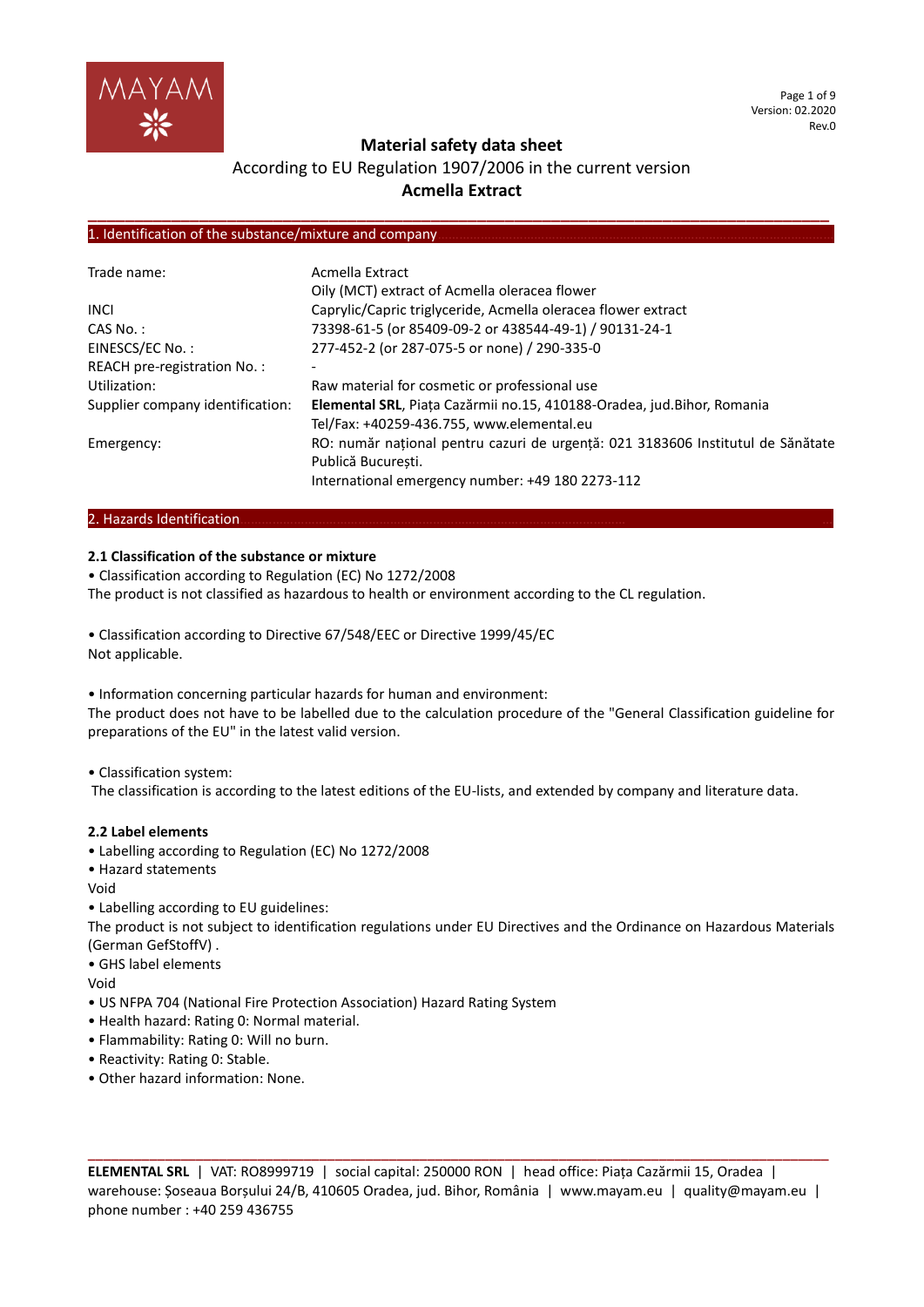

## **Material safety data sheet**

## According to EU Regulation 1907/2006 in the current version **Acmella Extract**

**\_\_\_\_\_\_\_\_\_\_\_\_\_\_\_\_\_\_\_\_\_\_\_\_\_\_\_\_\_\_\_\_\_\_\_\_\_\_\_\_\_\_\_\_\_\_\_\_\_\_\_\_\_\_\_\_\_\_\_\_\_\_\_\_\_\_\_\_\_\_\_\_\_\_\_\_\_\_\_\_**

#### **2.3 Other hazards**

- Results of PBT and vPvB assessment
- PBT: Not applicable.
- vPvB: Not applicable.

## 3. Declaration of ingredients.

### **3.2 Chemical characterization**

• Description:

#### • Dangerous components:

Mixture: consisting of the following components. This section describes all components of the mixture. When no classification is mentioned below the identification of the substanc the substance shall be considered not classified ac cording to Regulation EC 1272/2008 and Directive 67/548/EEC.

| CAS/EC number           | <b>Description Index R-phrases</b>                                             | %                              |
|-------------------------|--------------------------------------------------------------------------------|--------------------------------|
| 73398-61-5<br>277-452-2 | Glycerides, mixed decanoyl and octanoyl                                        | 75.0 <a1<100< td=""></a1<100<> |
| 90131-24-1<br>290-335-0 | Acmella Oleracea ext./Spilanthes acmella ext.<br>Record number EXEMPTED (< 1T) | 1.0 < E < 5.0                  |

#### • Additional information:

For the wording of the listed risk phrases refer to section 16.

## 4. First aid measures………………………………………………………………………………………… ………

## **4.1 Description of first aid measures**

- General information:
- No special measures required.

#### • After inhalation:

Supply fresh air ; consult doctor in case of complaint.

• After skin contact:

Wash with water and soap and rinse thoroughly. If skin irritation continues, consult a doctor.

• After eye contact:

Rinse opened eye for several minutes under running water. If symptoms persist, consult a doctor.

• After swallowing: Seek immediate medical advice.

• Information for doctor: No further relevant information available.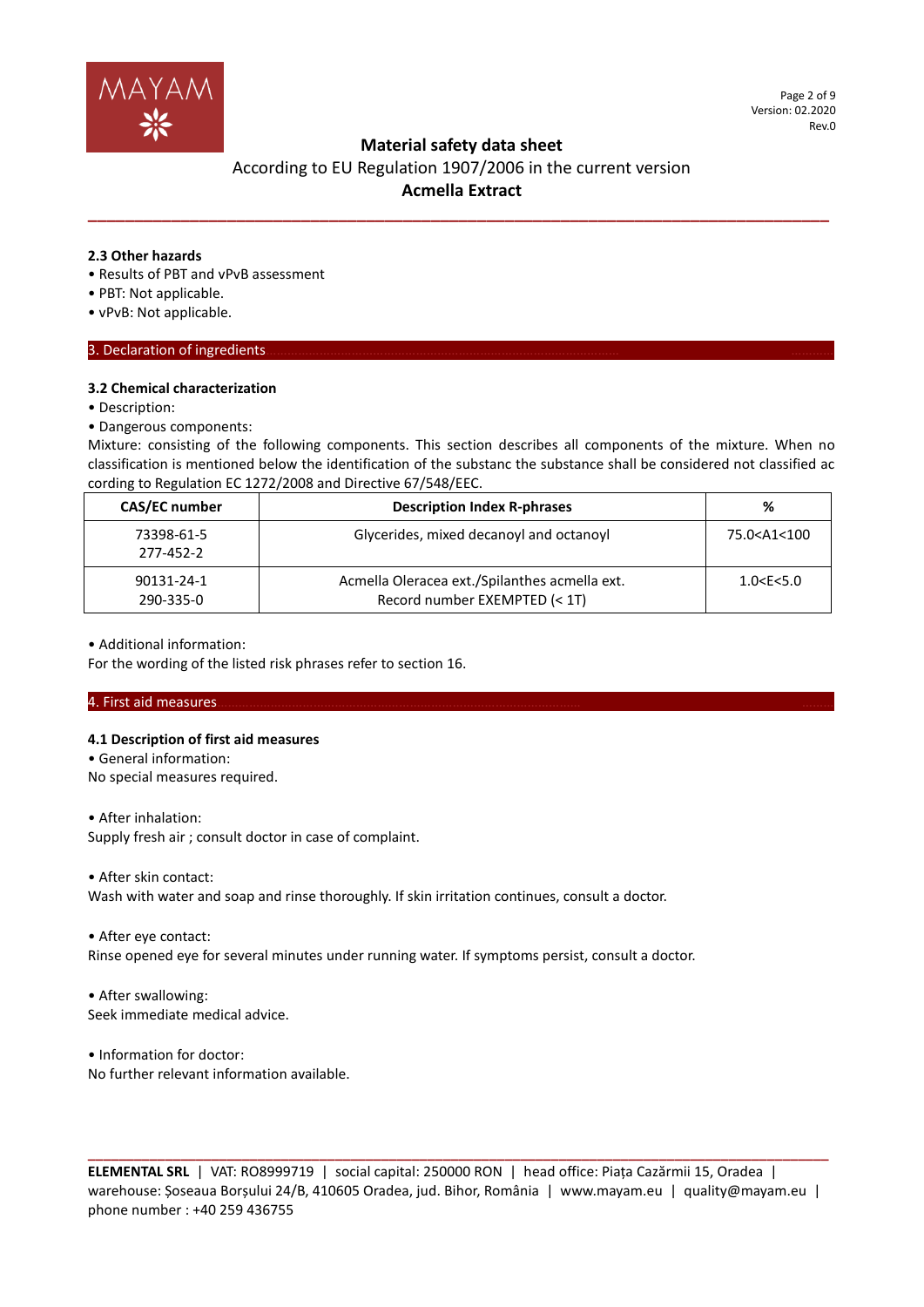

Page 3 of 9 Version: 02.2020 Rev.0

## **Material safety data sheet**

## According to EU Regulation 1907/2006 in the current version **Acmella Extract**

**\_\_\_\_\_\_\_\_\_\_\_\_\_\_\_\_\_\_\_\_\_\_\_\_\_\_\_\_\_\_\_\_\_\_\_\_\_\_\_\_\_\_\_\_\_\_\_\_\_\_\_\_\_\_\_\_\_\_\_\_\_\_\_\_\_\_\_\_\_\_\_\_\_\_\_\_\_\_\_\_**

#### **4.2 Most important symptoms and effects, both acute and delayed**

No further relevant information available.

**4.3 Indication of any immediate medical attention and special treatment needed**

No further relevant information available.

#### 5. Fire fighting measures.

## **5.1 Extinguishing media**

• Suitable extinguishing agents: CO2, powder or water spray. Fight larger fires with water spray or alcohol resistant foam.

#### **5.2 Special hazards arising from the substance or mixture**

No further relevant information available.

## **5.3 Advice for firefighters**

No special measures required.

• Protective equipment: No special measures required.

### 6. Accidental release measures.

### **6.1 Personal precautions, protective equipment and emergency procedures**

Wear protective clothing. Particular danger of slipping on leaked/spilled product.

## **6.2 Environmental precautions**

Do not allow product to reach sewage system or any water course. Do not allow to enter sewers/ surface or ground water.

#### **6.3 Methods and material for containment and cleaning up**

Absorb with liquid-binding material (sand, diatomite, acid binders, universal binders, sawdust). Pick up mechanically. Ensure adequate ventilation.

### 7. Handling and storage

## **7.1 Precautions for safe handling**

No special measures required.

• Information about fire - and explosion protection: Keep ignition sources away - Do not smoke. No special measures required.

## **7.2 Conditions for safe storage, including any incompatibilities**

No special requirements.

## **7.3 Specific end use(s)**

No further relevant information available.

**ELEMENTAL SRL** | VAT: RO8999719 | social capital: 250000 RON | head office: Piața Cazărmii 15, Oradea | warehouse: Șoseaua Borșului 24/B, 410605 Oradea, jud. Bihor, România | www.mayam.eu | quality@mayam.eu | phone number : +40 259 436755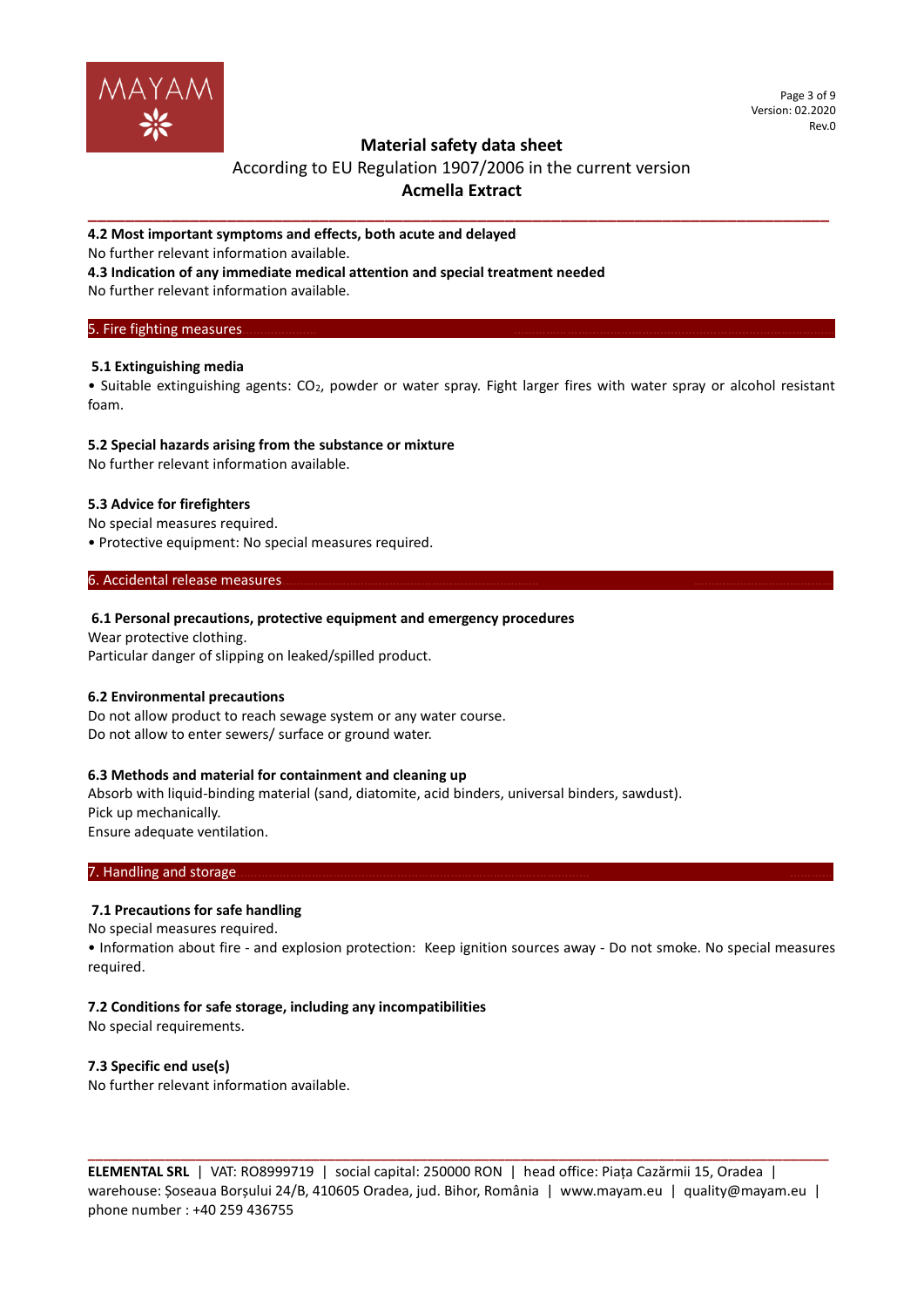

## **Material safety data sheet**

## According to EU Regulation 1907/2006 in the current version **Acmella Extract**

**\_\_\_\_\_\_\_\_\_\_\_\_\_\_\_\_\_\_\_\_\_\_\_\_\_\_\_\_\_\_\_\_\_\_\_\_\_\_\_\_\_\_\_\_\_\_\_\_\_\_\_\_\_\_\_\_\_\_\_\_\_\_\_\_\_\_\_\_\_\_\_\_\_\_\_\_\_\_\_\_**

#### 8. Exposure controls / personal protection

#### **8.1 Control parameters**

• Ingredients with limit values that require monitoring at the workplace: The product does not contain any relevant quantities of materials with critical values that have to be monitored at the workplace.

• Additional information:

The lists valid during the making were used as basis.

#### **8.2 Exposure controls**

• General protective and hygienic measures: The usual precautionary measures are to be adhered to when handling chemicals.

- Respiratory protection: Not necessary if room is well-ventilated.
- Protection of hands: Protective gloves

• Material of gloves: The selection of the suitable gloves does not only depend on the material, but also on further marks of quality and varies from manufacturer to manufacturer. As the product is a preparation of several substances, the resistance of the glove material can not be calculated in advance and has therefore to be checked prior to the application.

• Eye protection: Safety glasses

• Body protection: Protective work clothing

## 9. Physical and chemical properties

Form: Fluid

Colour: Light yellow

Odour: Light

Boiling point/Boiling range: < 250 °CExtrapolation from main components of the mixture (read across):Glycerides, mixed decanoyl and octanoyl (CAS 73398-61-5).

Flash point: 250,0 °C Extrapolation from main components of the mixture (read across): Glycerides, mixed decanoyl and octanoyl (CAS 73398-61-5).

Flammability (solid, gaseous): Not applicable.

Ignition temperature (auto-ignition): > 350,00 °C Extrapolation from main components of the mixture (read across): Glycerides, mixed decanoyl and octanoyl (CAS 73398-61-5).

Danger of explosion: Not determined.

Vapour pressure: Very low. < 0.01 (20°C). Extrapolation from main components of the mixture (read across): Glycerides, mixed decanoyl and octanoyl (CAS 73398-61-5).

Relative density : 0,930 – 0,960

Vapour density Not determined.

Solubility in / Miscibility with water: Insoluble.

#### 10. Stability and reactivity.

**10.1 Reactivity** Stable.

**10.2 Chemical stability** Stable.

**ELEMENTAL SRL** | VAT: RO8999719 | social capital: 250000 RON | head office: Piața Cazărmii 15, Oradea | warehouse: Șoseaua Borșului 24/B, 410605 Oradea, jud. Bihor, România | www.mayam.eu | quality@mayam.eu | phone number : +40 259 436755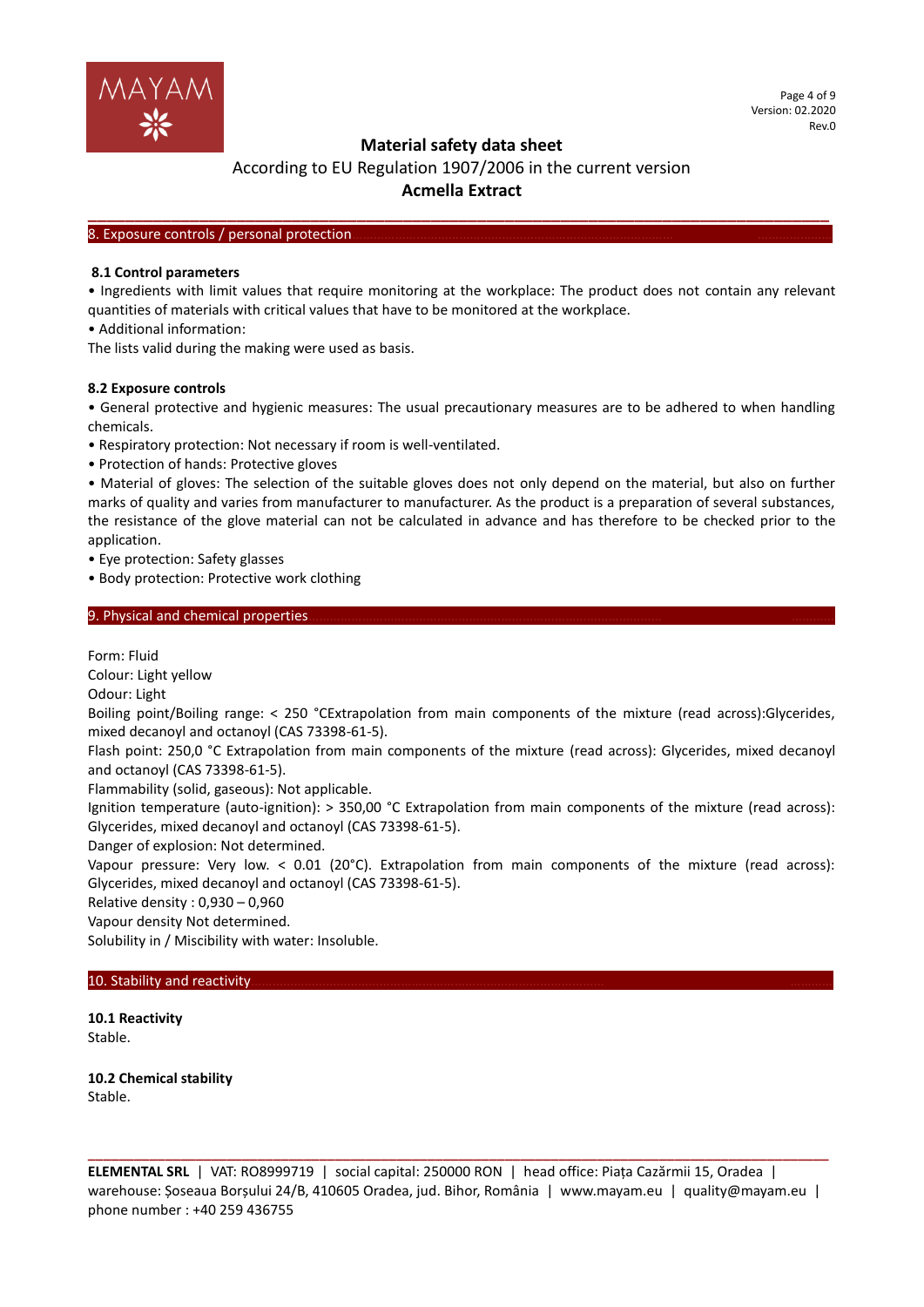

Page 5 of 9 Version: 02.2020 Rev.0

## **Material safety data sheet**

According to EU Regulation 1907/2006 in the current version **Acmella Extract**

**\_\_\_\_\_\_\_\_\_\_\_\_\_\_\_\_\_\_\_\_\_\_\_\_\_\_\_\_\_\_\_\_\_\_\_\_\_\_\_\_\_\_\_\_\_\_\_\_\_\_\_\_\_\_\_\_\_\_\_\_\_\_\_\_\_\_\_\_\_\_\_\_\_\_\_\_\_\_\_\_**

• Thermal decomposition / conditions to be avoided: No decomposition if used according to specifications.

## **10.3 Possibility of hazardous reactions**

No dangerous reactions known.

#### **10.4 Conditions to avoid**

No further relevant information available.

#### **10.5 Incompatible materials**

No further relevant information available.

#### **10.6 Hazardous decomposition products**

Carbon monoxide and carbon dioxide

### 11. Toxicological information.

#### **11.1 Summary**

A summary of the evaluation is presented here after. • Acute toxicity: LD/LC50 values relevant for classification: Oral, LD50: > 2001 mg/kg (rat) • Primary irritant effect: • on the skin: No irritant effect. Not classified (Dangerous Preparations Directive DPD 88/379/EEC).

• on the eye: No irritating effect. Not classified (Dangerous Preparations Directive DPD 88/379/EEC).

• Sensitization: No sensitizing effects known. Not classified (Dangerous Preparations Directive DPD 88/379/EEC).

• Subacute to chronic toxicity:

No data available.

Toxicological information about product :

No toxicity study has been done on the product.

The toxicity assessment of our product is based on a read-across approach (structurally related substances). Health effects of our product are predicted from data on similar substances. Only the studies important for the product classification are listed here after. Contact us for the complete list of studies.

• Primary cutaneous and corrosive irritation :

- Species : Rabbit

- Concentration : Pure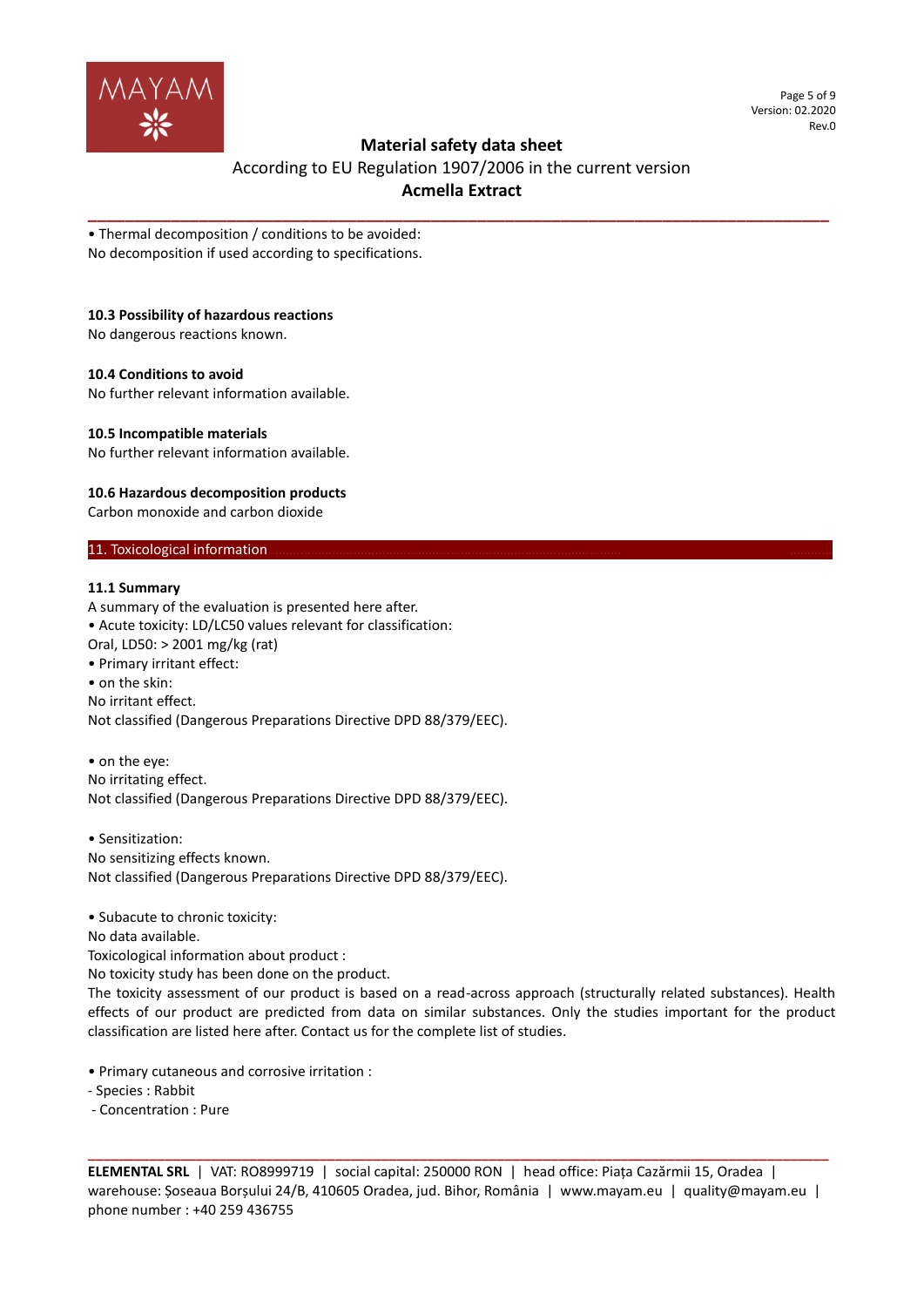

Page 6 of 9 Version: 02.2020 Rev.0

## **Material safety data sheet**

According to EU Regulation 1907/2006 in the current version **Acmella Extract**

**\_\_\_\_\_\_\_\_\_\_\_\_\_\_\_\_\_\_\_\_\_\_\_\_\_\_\_\_\_\_\_\_\_\_\_\_\_\_\_\_\_\_\_\_\_\_\_\_\_\_\_\_\_\_\_\_\_\_\_\_\_\_\_\_\_\_\_\_\_\_\_\_\_\_\_\_\_\_\_\_**

- Result : Non irritant.

- Reference : Gattefossé data
- Product tested : RB 5 004
- Ocular irritation and reversibility :
- Species : Rabbit
- Concentration : Pure
- Result : Slightly irritant.
- Reference : Gattefossé data
- Product tested : RB 5 004
- Acute toxicity (oral) :
- Species : Rat
- Concentration : Pure
- Result : LD50 > 2000 mg/kg bw.
- Reference : Gattefossé data
- Product tested : RB 5 004

• Mutagenicity/Genotoxicity :

- Method : Ames - Reverse Mutation Test Using Bacteria.

- With and without metabolic activation.
- Result : Negative.
- Reference : Gattefossé data
- Product tested : RB 5 004

- Other studies : Results (both studies): negative. Mammalian Erythrocyte Micronucleus Test. Mammalian Cell Gene Mutation Test.

## 12. Ecological information.

## **12.1 Summary**

A summary of the evaluation is presented here after.

• Acquatic toxicity:

Glycerides, mixed decanoyl and octanoyl

fish, LC0 : (96H) > 53 mg/l alga, EC50 (S): (72H) > 0.449 mg/l daphnia, LOEC : (21DAYS) > 0.01 mg/l alga, NOEC (S): (72H) > 0.449 mg/l daphnia, NOEC : (21DAYS) > 0.01 mg/l daphnia, EC50 : (48H) > 100 mg/l /, Biodegradabilit : (28DAYS) > 92 %  $/$ , log P oct/wat : > 8 (CALCUL) /

## **12.2 Persistence and degradability**

Easily biodegradable Not classified (Dangerous Preparations Directive DPD 88/379/EEC).

**ELEMENTAL SRL** | VAT: RO8999719 | social capital: 250000 RON | head office: Piața Cazărmii 15, Oradea | warehouse: Șoseaua Borșului 24/B, 410605 Oradea, jud. Bihor, România | www.mayam.eu | quality@mayam.eu | phone number : +40 259 436755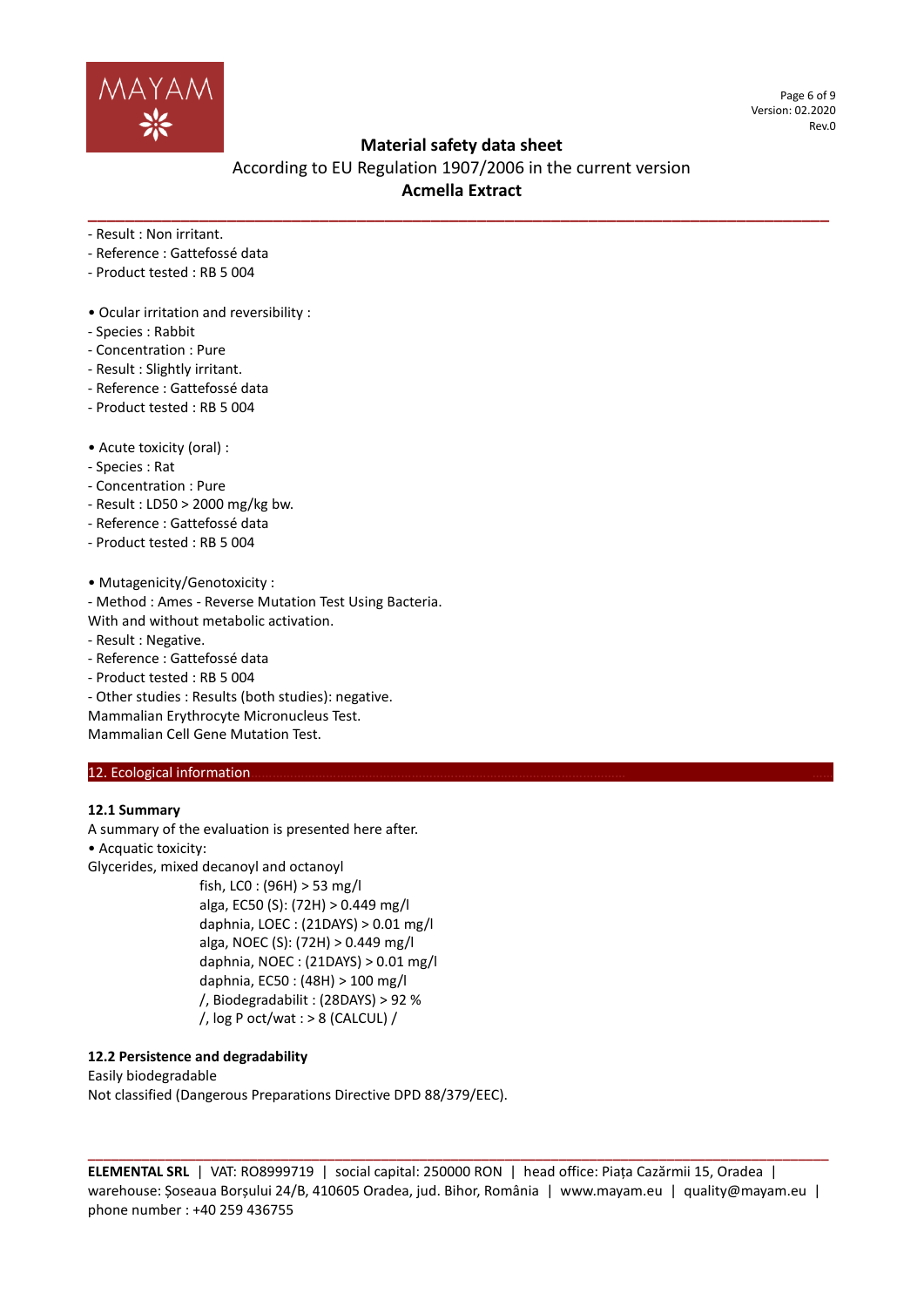

## **Material safety data sheet**

## According to EU Regulation 1907/2006 in the current version **Acmella Extract**

**\_\_\_\_\_\_\_\_\_\_\_\_\_\_\_\_\_\_\_\_\_\_\_\_\_\_\_\_\_\_\_\_\_\_\_\_\_\_\_\_\_\_\_\_\_\_\_\_\_\_\_\_\_\_\_\_\_\_\_\_\_\_\_\_\_\_\_\_\_\_\_\_\_\_\_\_\_\_\_\_** Extrapolation from main components of the mixture (read across): Glycerides, mixed decanoyl and octanoyl (CAS 73398-61-5).

## **12.3 Bioaccumulative potential**

A worth-mentioning accumulation in organisms is not expected.

Not classified (Dangerous Preparations Directive DPD 88/379/EEC).

Extrapolation from main components of the mixture (read across): Glycerides, mixed decanoyl and octanoyl (CAS 73398-61-5).

#### **12.5 Results of PBT and vPvB assessment**

Not classified PBT and vPvB (Annex VI Regulation (EC) No 1272/2008).

Indications about product : No ecotoxicity study has been done on the product.

The ecotoxicity assessment of our product is based on a read-across approach (structurally related substances). Environment effect and environmental fate of our product are predicted from data on similar substances.

### 13. Disposal considerations.

#### **13.1 Waste treatment methods**

• Recommendation

Must be disposed of an incinerator.

• Recommendation about packaging :

Disposal must be made according to official regulations.

Packaging may be reused or recycled after cleaning.

### 14. Transport information.

• Land transport ADR/RID (cross-border) Not regulated.

• Maritime transport IMDG: Not regulated.

• Air transport ICAO-TI and IATA-DGR: Not regulated.

• Environmental hazards: Not applicable.

• Transport in bulk according to Annex II of MARPOL73/78 and the IBC Code Not applicable

## 15. Regulatory information.

• Labelling according to EU guidelines:

The product is not subject to identification regulations under EU Directives and the Ordinance on Hazardous Materials (German GefStoffV) .

**ELEMENTAL SRL** | VAT: RO8999719 | social capital: 250000 RON | head office: Piața Cazărmii 15, Oradea | warehouse: Șoseaua Borșului 24/B, 410605 Oradea, jud. Bihor, România | www.mayam.eu | quality@mayam.eu | phone number : +40 259 436755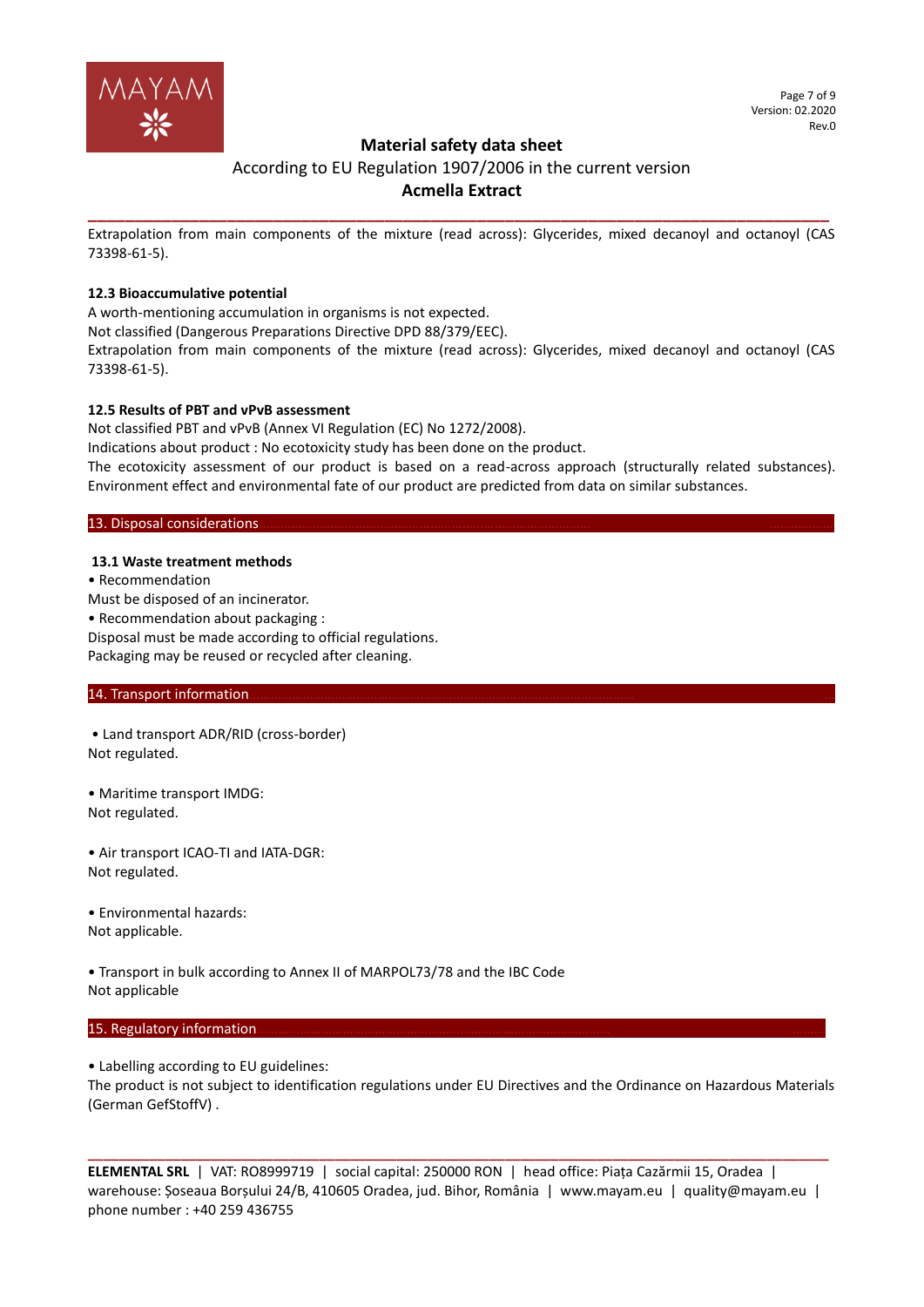

Page 8 of 9 Version: 02.2020 Rev.0

## **Material safety data sheet**

According to EU Regulation 1907/2006 in the current version **Acmella Extract**

**\_\_\_\_\_\_\_\_\_\_\_\_\_\_\_\_\_\_\_\_\_\_\_\_\_\_\_\_\_\_\_\_\_\_\_\_\_\_\_\_\_\_\_\_\_\_\_\_\_\_\_\_\_\_\_\_\_\_\_\_\_\_\_\_\_\_\_\_\_\_\_\_\_\_\_\_\_\_\_\_**

• National regulations:

Additional classification according to Decree on Hazardous Materials, Annex II: Not classified.

• Classification according to VbF: Not classified.

• Classification WGK (Water hazard classes - Wassergefährdungsklassen): Wassergefährdungsklasse (WGK) : Not classified (nicht wassergefährdend).

• Classification HMIS (Hazardous Materials Identification System)

- Health: Cat 0 : no significant risk to health.

- Flammability: Cat 0: Materials that will not burn.

- Reactivity (HMIS® I and II - now obsolete) Please consult NFPA classification.

- Physical Hazard (HMIS® III): Cat 0: Materials that are normally stable, even under fire conditions, and will not react with water, polymerize, decompose , condense, or self-react. Non-explosives.

- Personal Protection: Cat C: Safety glasses + Gloves + Protective apron.

• International rules :

- USA : Conforms to US TSCA (Toxic Substance Control Act). Substances that are regulated under other federal regulations (ie food additives, drug, cosmetics etc) are not subject to TSCA.

## 16. Additional information

#### **16.1 Abbreviations**

ADR: European Agreement concerning the International Carriage of Dangerous Goods by Road.

CAS: Chemical Abstracts Service (division of the American Chemical Society).

CLP: Classification, Labeling, Packaging.

DNEL: Derived No Effect Level.

EINECS: European Inventory of Existing Commercial Chemical Substances.

GHS: Globally Harmonized System of Classification and Labeling of Chemicals.

IATA: International Air Transport Association.

IATA-DGR: Dangerous Goods Regulation by the "International Air Transport Association" (IATA).

ICAO: International Civil Aviation Organization.

ICAO-TI: Technical Instructions by the "International Civil Aviation Organization" (ICAO).

IMDG: International Maritime Code for Dangerous Goods.

INCI: International Nomenclature of Cosmetic Ingredients.

LTE: Long-term exposure.

PNEC: Predicted No Effect Concentration.

RID: Regulation Concerning the International Transport of Dangerous Goods by Rail.

STE: Short-term exposure.

STEL: Short Term Exposure limit.

STOT: Specific Target Organ Toxicity.